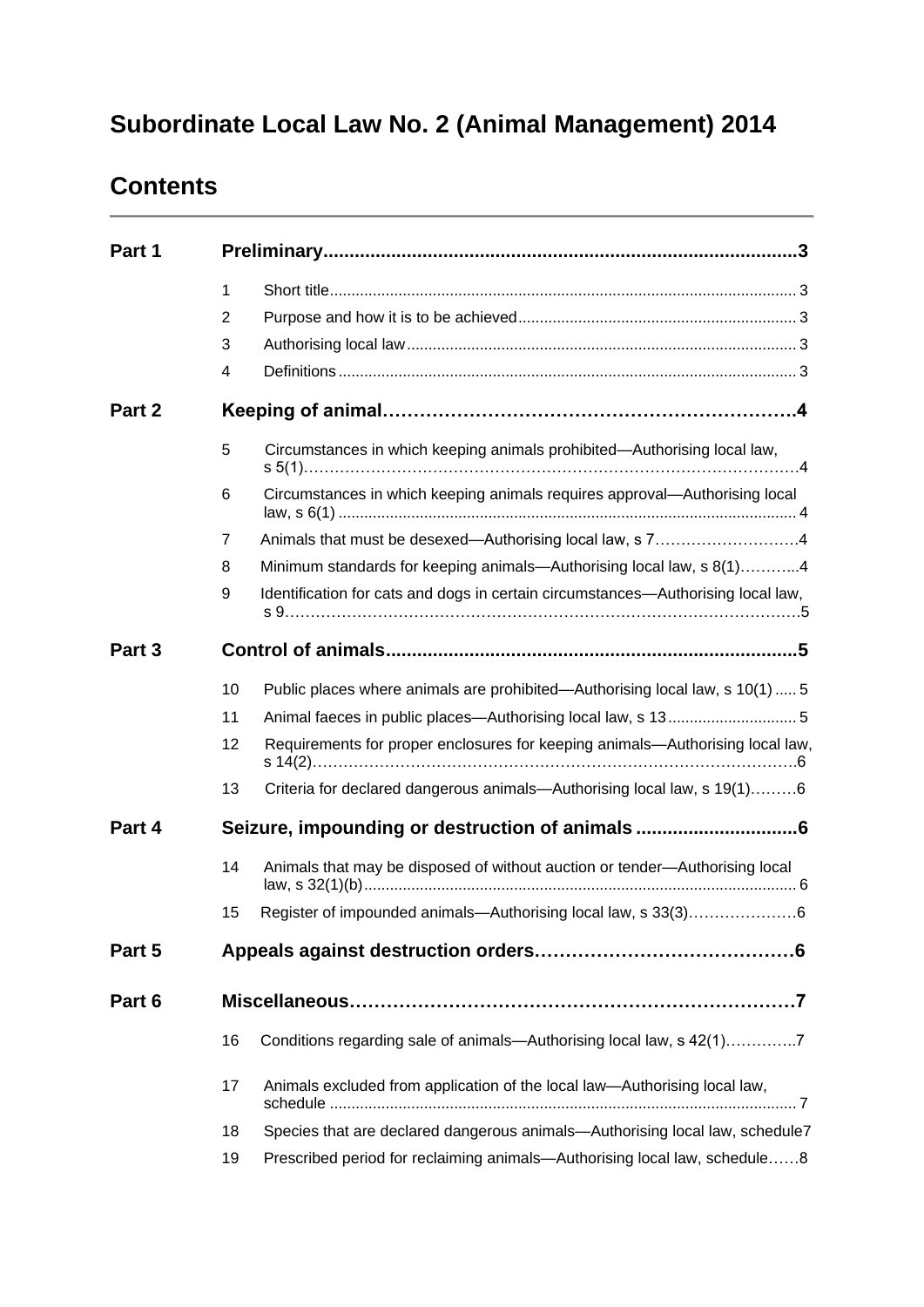| Schedule 3 is to be read in conjunction with Schedule 2 of this subordinate |  |
|-----------------------------------------------------------------------------|--|
|                                                                             |  |
| Schedule 5 Minimum standards for keeping animals generally 14               |  |
| Schedule 6 Minimum standards for keeping particular animals 15              |  |
|                                                                             |  |
| Schedule 8 Requirements for proper enclosures for animals18                 |  |
|                                                                             |  |
|                                                                             |  |
|                                                                             |  |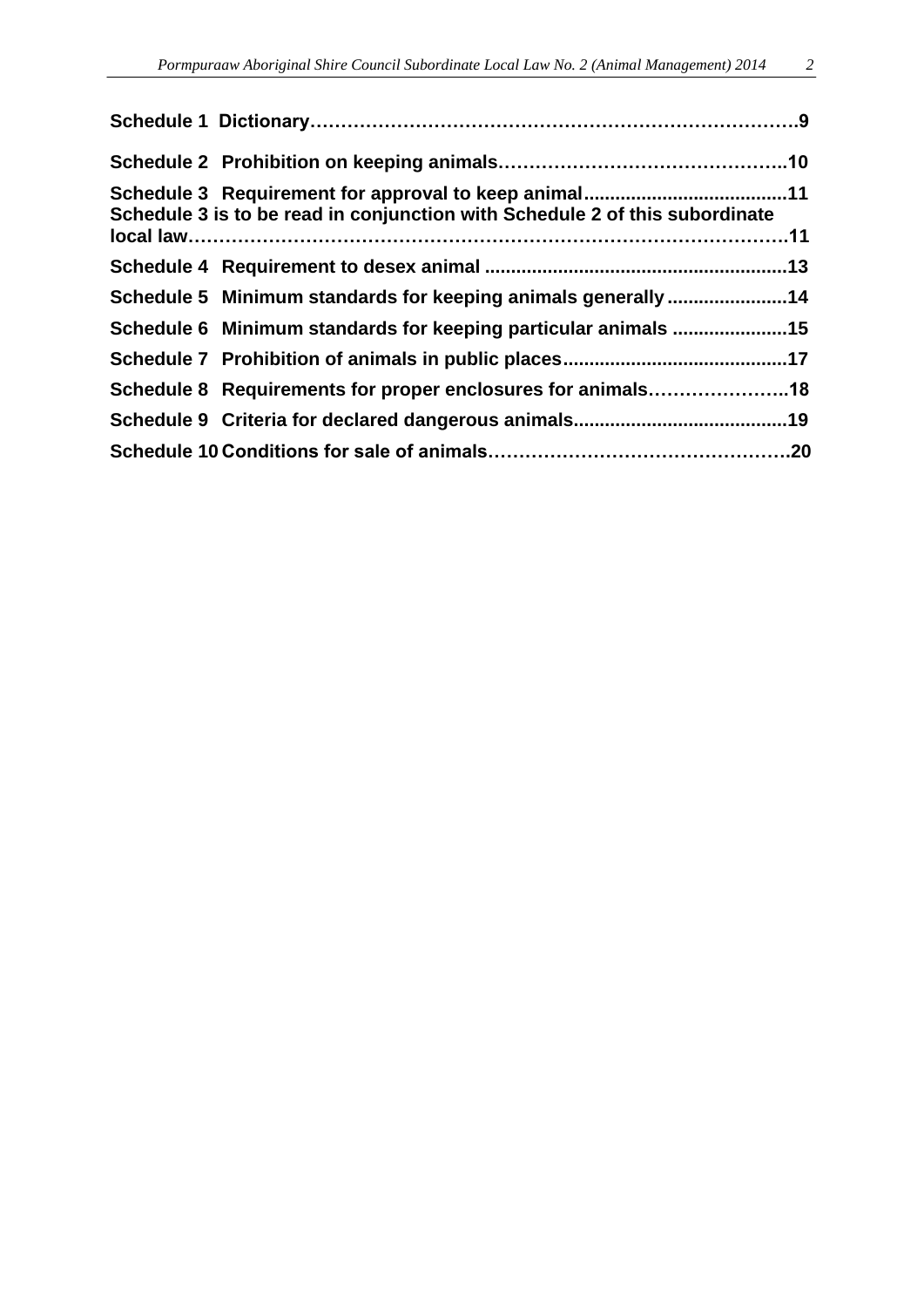## <span id="page-2-0"></span>**Part 1 Preliminary**

### <span id="page-2-1"></span>**1 Short title**

This subordinate local law may be cited as *Subordinate Local Law No. 2 (Animal Management) 2014.*

### <span id="page-2-2"></span>**2 Purpose and how it is to be achieved**

- (1) The purpose of this subordinate local law is to supplement *Local Law No. 2 (Animal Management) 2010,* which provides for regulation of the keeping and control of animals within the local government's area.
- (2) The purpose is to be achieved by providing for—
	- (a) the circumstances in which the keeping of animals is prohibited or requires approval; and
	- (b) requirements for keeping animals, including minimum standards, mandatory desexing, proper enclosures, koala conservation and identification; and
	- (c) the control of animals in public places; and
	- (d) matters regarding the impounding of animals and the sale or disposal of impounded animals; and
	- (e) the conditions to be complied with by persons who offer animals, or a particular species of animals, for sale; and
	- (f) the declaration of a species of animal as a declared dangerous animal and the criteria for declaration of a specific animal as a declared dangerous animal.

### <span id="page-2-3"></span>**3 Authorising local law**

The making of the provisions in this subordinate local law is authorised by *Local Law No. 2 (Animal Management) 2010* (the *authorising local law*)*.*

### <span id="page-2-4"></span>**4 Definitions**

(1) The dictionary in Schedule 1 defines particular words used in this subordinate local law.

(2) Particular words used in this subordinate local law have the same meaning as provided for in the authorising local law.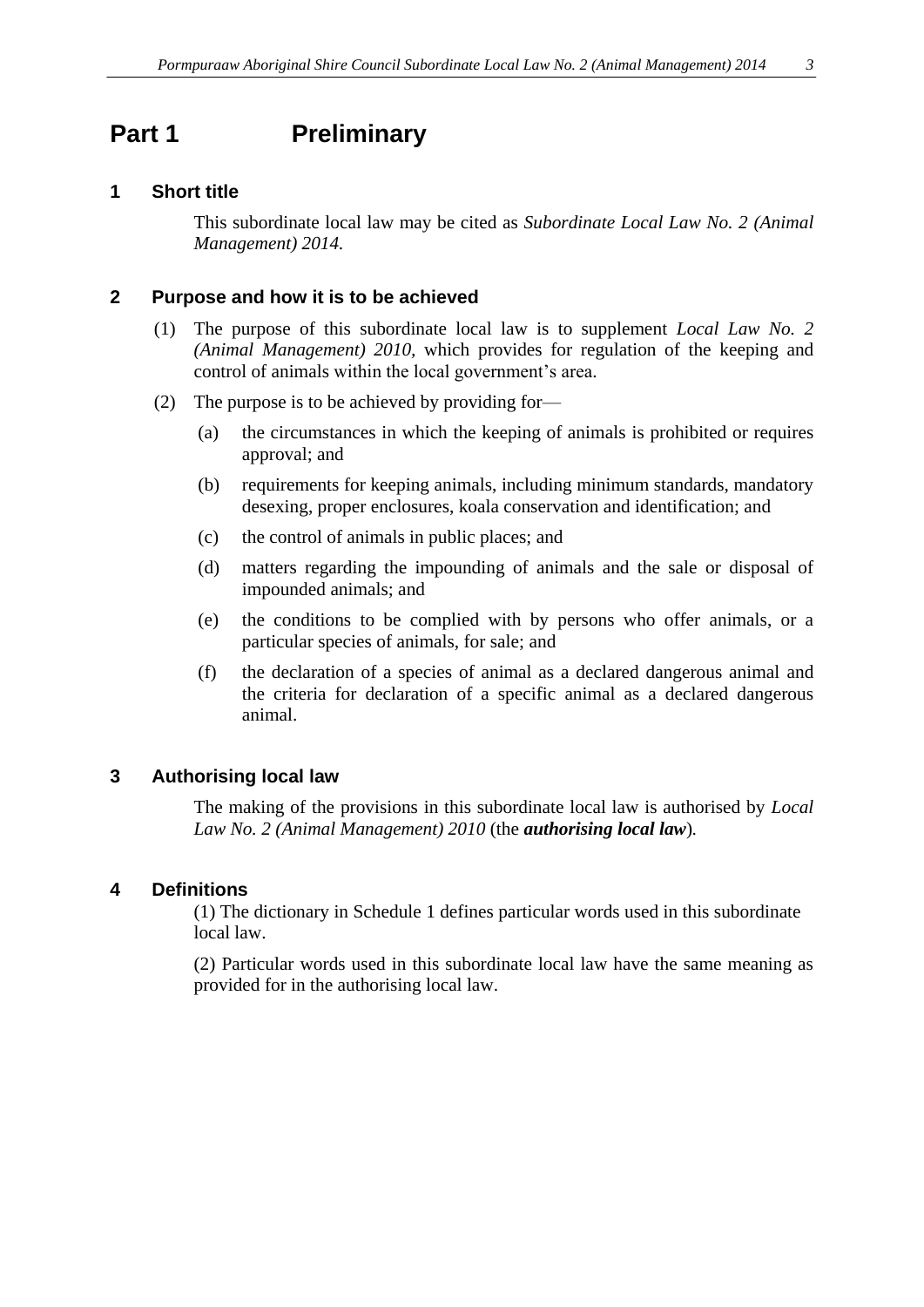## **Part 2 Keeping of animals**

### **5 Circumstances in which keeping animals prohibited—Authorising local law, s 5(1)**

For section 5(1) of the authorising local law, keeping an animal or animals mentioned in column 1 of schedule 2 is prohibited in the circumstances described in column 2 of schedule 2.

- (a) Schedule 2 Prohibition on keeping animals does not apply to
	- (i) guide, hearing or assistance dogs, or
	- (ii) government entity dogs, and working dogs; or
	- (iii) animals maintained for the purpose of primary production; or
	- (iv) an animal carer; or
	- (v) a special event where an animal may be kept at a location other than its place of residence for an extended period of time.

 *Example for (viii) – a. Rodeo b. Dog or cat show c. Agricultural show*

(b) For schedule 2, an animal that is not weaned is not included in the total number of animals on an allotment.

### <span id="page-3-0"></span>**6 Circumstances in which keeping animals requires approval—Authorising local law, s 6(1)**

For section 6(1) of the authorising local law, keeping an animal or animals of the species or breed mentioned in column 1 of schedule 3 requires approval in the circumstances described in column 2 of schedule 3.

### **7 Animals that must be desexed—Authorising local law, s 7**

For section 7 of the authorising local law, an animal of the species or breed mentioned in column 1 of schedule 4 must be desexed once it reaches the age specified in column 2 of schedule 4 except in the circumstances described in column 3 of schedule 4.

### **8 Minimum standards for keeping animals—Authorising local law, s 8(1)**

(1) For section 8(1) of the authorising local law, the minimum standards for the keeping of animals are set out in schedule 5.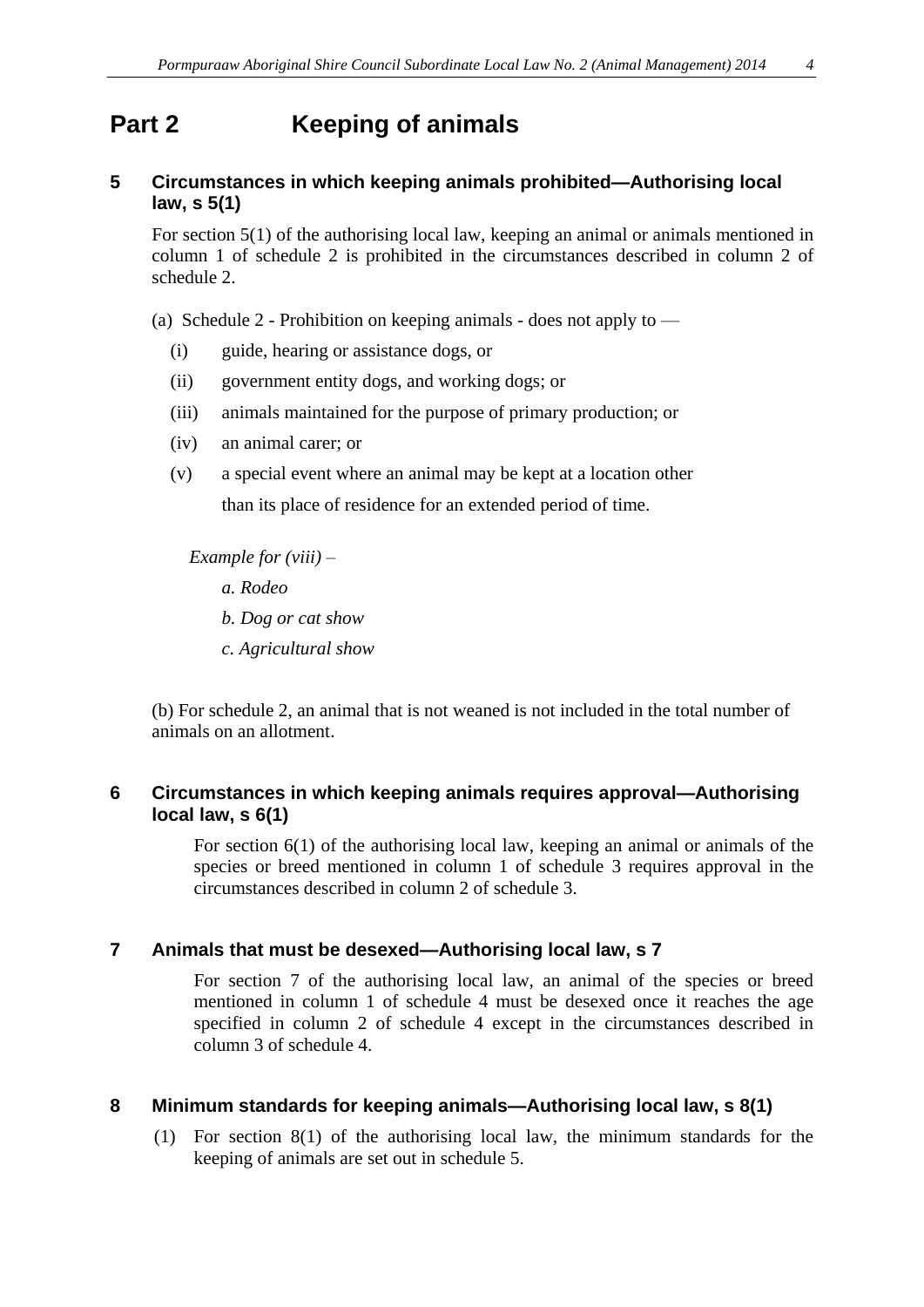(2) For section 8(1) of the authorising local law, column 2 of schedule 6 sets out the minimum standards for keeping an animal of the species or breed mentioned in column 1 of schedule 6.

### **9 Identification for cats and dogs in certain circumstances—Authorising local law, s 9**

For section 9 of the authorising local law, the identification required for an animal that is at a place other than the address stated in the registration for the animal is—

- (a) for a cat or dog that is required under the *Animal Management (Cats and Dogs) Act 2008* to be implanted with a permanent identification device—the permanent identification device; or
- (b) for another cat or dog—the registration device mentioned in section  $12(3)$  of the *Animal Management (Cats and Dogs) Act 2008*.

## <span id="page-4-0"></span>**Part 3 Control of animals**

### <span id="page-4-1"></span>**10 Public places where animals are prohibited—Authorising local law, s 10(1)**

For section 10(1) of the authorising local law, the species or breeds of animals mentioned in column 2 of schedule 7 are prohibited in the public places described in column 1 of schedule 7.

### <span id="page-4-2"></span>**11 Animal faeces in public places—Authorising local law, s 13**

For section 13 of the authorising local law, the following animals are prescribed as animals whose faeces must be removed from a public place and disposed of in a sanitary way—

- (a) dogs;
- (b) cats;
- (c) horses;
- (d) cattle;
- (e) goats
- (f) donkeys;
- (g) camels;
- (h) sheep; and
- (i) any other animal faeces that an authorised person directs to have removed.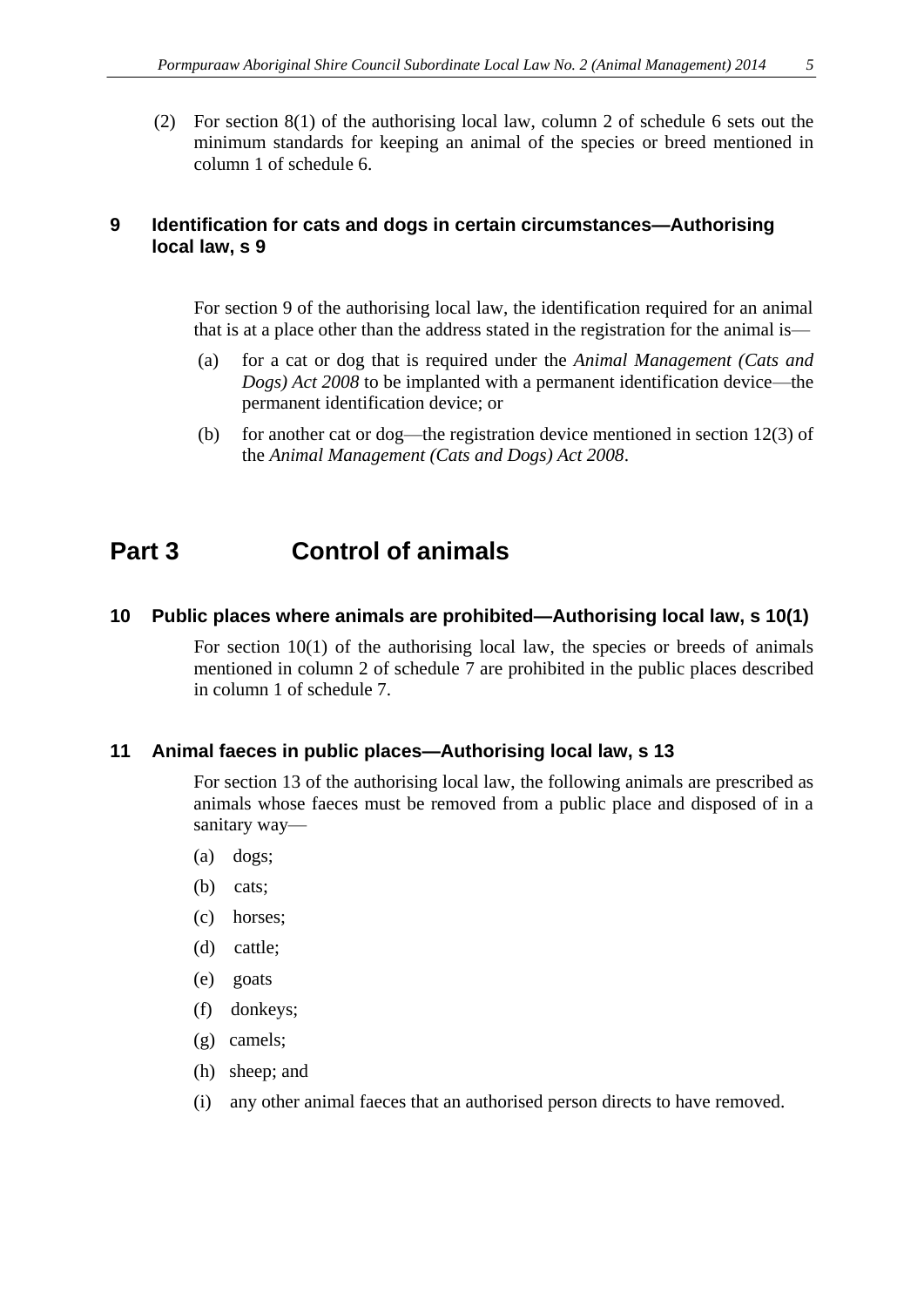### **12 Requirements for proper enclosures for keeping animals—Authorising local law, s 14(2)**

For section 14(2) of the authorising local law, column 2 of schedule 8 sets out the requirements for proper enclosures for an animal of the species or breed mentioned in column 1 of schedule 8.

### **13 Criteria for declared dangerous animals—Authorising local law, s 19(1)**

For section 19(1) of the authorising local law, the criteria for declaring an animal as a declared dangerous animal are set out in schedule 9.

## <span id="page-5-0"></span>**Part 4 Seizure, impounding or destruction of animals**

### <span id="page-5-1"></span>**14 Animals that may be disposed of without auction or tender—Authorising local law, s 32(1)(b)**

For section 32(1)(b) of the authorising local law, the species, breeds or classes of animal that may be sold by private agreement, destroyed or disposed of in some other way are the following—

- (a) dogs;
- (b) cats;
- (c) horses;
- (d) cattle;
- (e) poultry;
- (f) birds;
- (g) goats;
- (h) pigs; and
- (i) sheep.

### **15 Register of impounded animals—Authorising local law, s 33(3)**

For section 33(3) of the authorising local law, the register of impounded animals will be kept at the local government public offices.

## **Part 5 Appeals against destruction orders**

*This part in the authorising local law does not contain any matters to be provided for by subordinate local law.*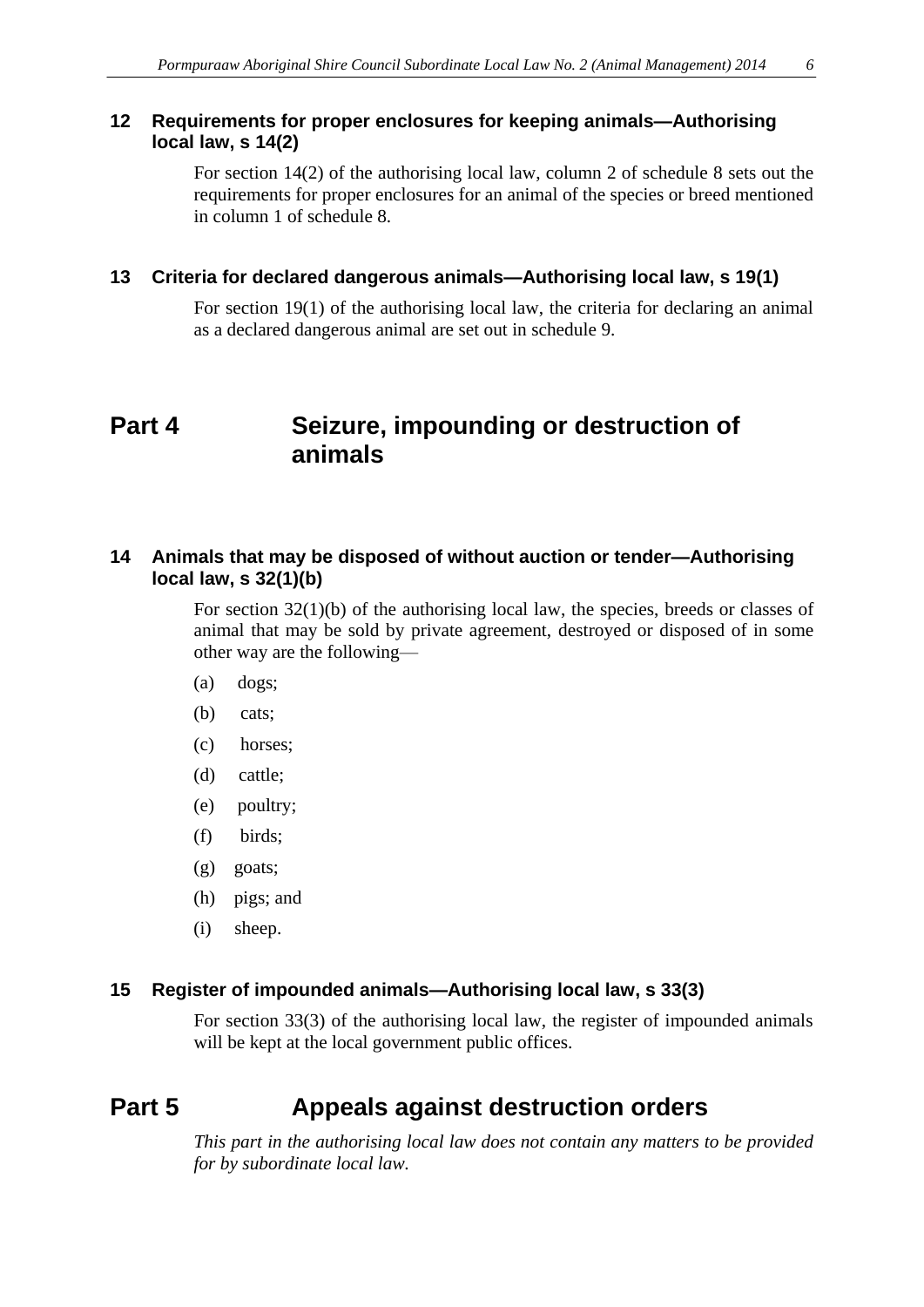## **Part 6 Miscellaneous**

### **16 Conditions regarding sale of animals—Authorising local law, s 42(1)**

For the purposes of section 42(1) of the authorising local law, persons who offer for sale an animal of a species or breed mentioned in column 1 of schedule 10 must comply with the conditions set out in column 2 of schedule 10.

### <span id="page-6-0"></span>**17 Animals excluded from application of the local law—Authorising local law, schedule**

For the purposes of the definition of "*animal*" in the schedule to the authorising local law, the following species of animal are excluded from the application of the authorising local law—

- (a) a guide dog; or
- (b) an assistance dog (other than a guide dog) provided the dog
	- (i) is under effective control; and
	- (ii) is not a regulated dog; and
	- (iii) is not a dog that is on heat; and
	- (iv) is wearing a jacket and tag identifying it as an assistance dog; or

Examples of evidence that may be required to establish that a dog is an assistance dog (other than a guide dog) —

- (i) the person has a disability and the nature of that disability; and
- (ii) the dog provides assistance to the person to alleviate the effect of that disability and the nature of that assistance; and
- (iii) the dog has been trained to assist the person to alleviate the effect of that disability; and
- (iv) that training includes training to comply with the standards of hygiene and behaviour comparable to those apply to guide dogs.
- (c) a security dog owned by the Queensland Police Service or an employee, contractor or agent of the Queensland Police Service, under the control of a competent handler and used in the course of official police business.

### **18 Species that are declared dangerous animals—Authorising local law, schedule**

For the purposes of the definition of "*declared dangerous animal*" in the schedule to the authorising local law, an animal of the following species is a declared dangerous animal—

(a) an animal that —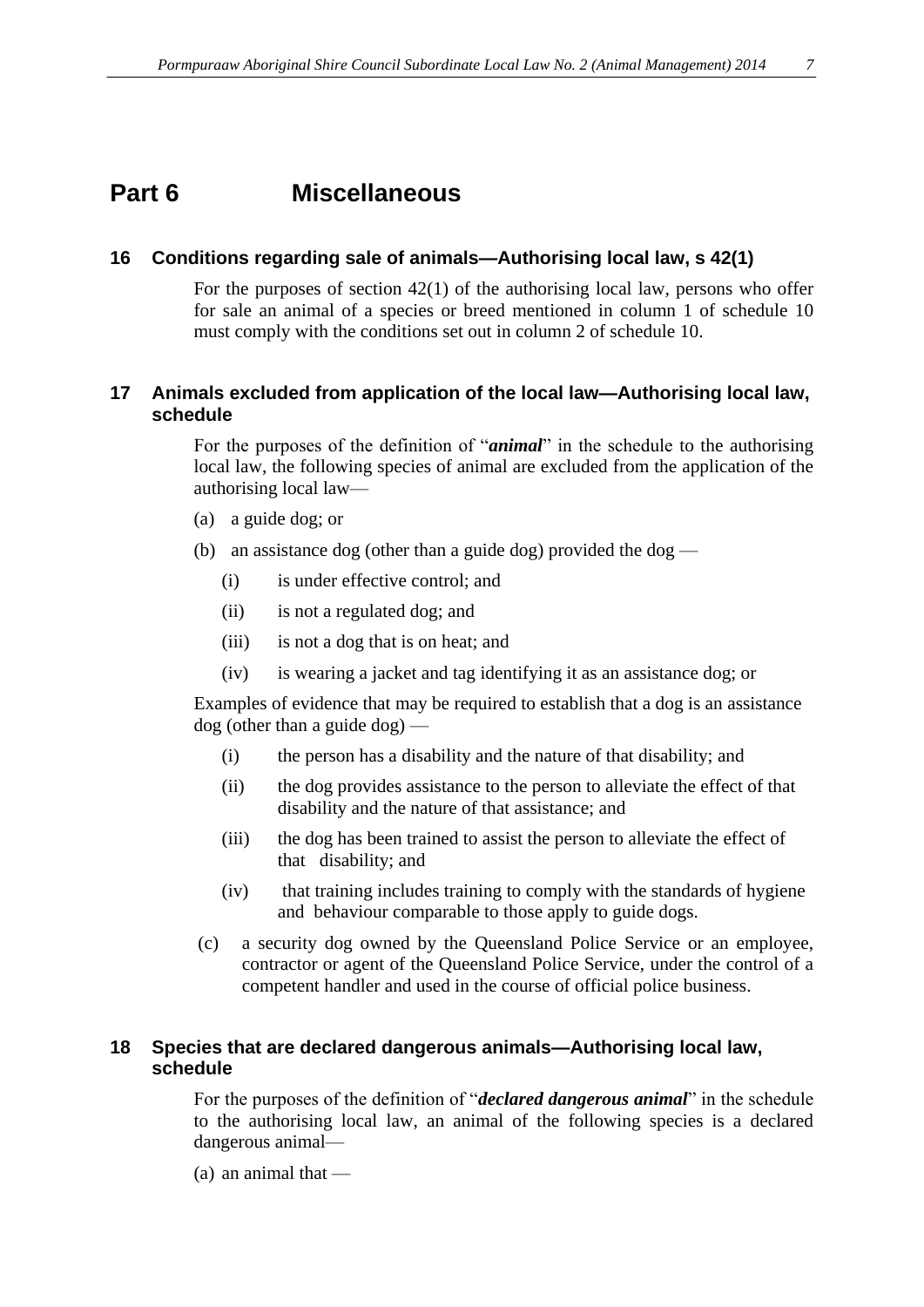- (i) has attacked a person or an animal; or
- (ii) has caused a person to believe that the person or an animal will be attacked or worried; or
- (iii) is likely, in the opinion of an authorised person, to cause a person to believe that the person or an animal will be attacked or worried; or
- (iv) has been trained to attack for the purpose of guarding either persons or property; or
- (iv) has been declared a dangerous dog by another local government; or
- (v) the animal has been declared dangerous by another local government.
- (vi) With reference to the community consultation and agreed animal control protocol council resolution **(date) as in force.**

### **19 Prescribed period for reclaiming animals—Authorising local law, schedule**

For the purposes of the definition of "*prescribed period*" in the schedule to the authorising local law, the period within which an animal may be reclaimed is;

- (a) if the animal is registered with the local government, 5 days; or
- (b) if the animal is not registered with the local government, 3 days;

commencing on the day a notice of impounding is given to a person or, if no notice is given to a person, on the day of the seizure.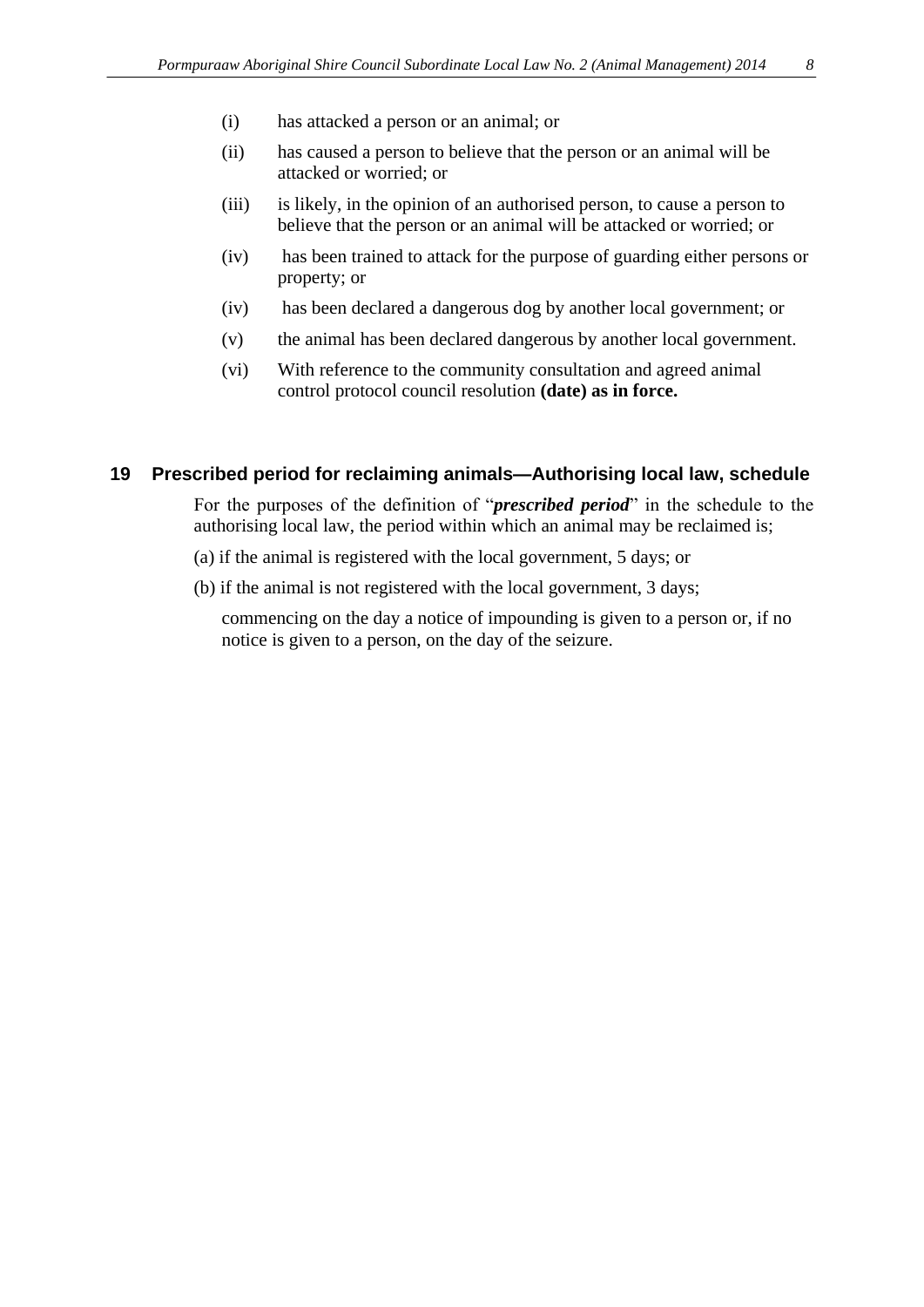# **Schedule 1 Dictionary**

*noisy bird* means a bird that is noisy in the opinion of an authorised person and includes a cacophonous bird of the galah, cockatoo, magpie, peacock or currawong variety, excludes roosters.

*special birds* - includes emus and ostriches.

*birds* means all birds other than noisy birds, ratites, poultry and roosters.

*Poultry* - includes any species of chickens (including bantam chickens), geese, ducks, guinea fowls, turkeys, pheasants or quails and excludes roosters.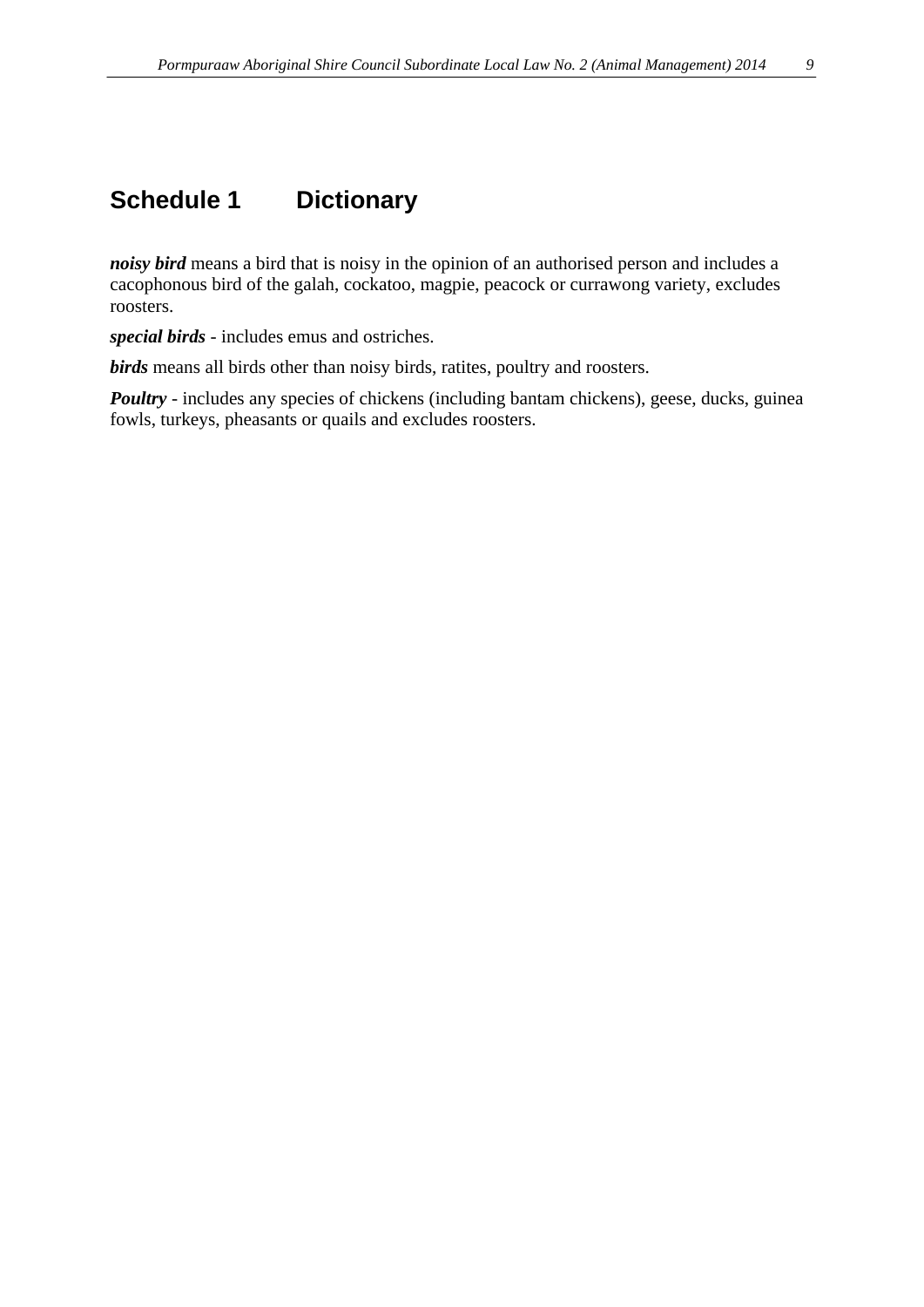# **Schedule 2 Prohibition on keeping animals**

|                | <b>Column 1</b>                                                            | Column <sub>2</sub>                                                                                                                   |  |
|----------------|----------------------------------------------------------------------------|---------------------------------------------------------------------------------------------------------------------------------------|--|
|                | <b>Animal</b>                                                              | Circumstances in which keeping of animal or animals is<br>prohibited                                                                  |  |
| $\mathbf{1}$   | <b>Special Birds</b>                                                       | On any allotment.<br>$\bullet$                                                                                                        |  |
| $\overline{2}$ | <b>Noisy Birds</b>                                                         | On an allotment less than 800m <sup>2</sup> .<br>$\bullet$                                                                            |  |
|                |                                                                            | More than one $(1)$ noisy bird on an allotment $800m2$ to<br>$10,000m^2$ .                                                            |  |
| 3              | Poultry                                                                    | On any allotment less than 800 m <sup>2</sup><br>$\bullet$                                                                            |  |
| 4              | Goats and sheep                                                            | On any allotment less than 10,000m <sup>2</sup> .<br>$\bullet$                                                                        |  |
|                |                                                                            |                                                                                                                                       |  |
| 5              | Pig                                                                        | On any allotment less than 10,000m <sup>2</sup>                                                                                       |  |
| 6              | <b>Bees</b>                                                                | A hive on an allotment less than $10,000 \text{ m}^2$ (see Code of<br>$\bullet$<br>Practice for Urban Bee Keeping in Queensland 1998) |  |
| 7              | Rams                                                                       | On any allotment less than 10,000m <sup>2</sup> .                                                                                     |  |
| 8              | Bulls, Horses,<br>Donkeys, cows, /<br>and other animals<br>of similar size | On any allotment with an area less than 10,000m <sup>2</sup> .                                                                        |  |
| 9              | <b>Stallion</b>                                                            | On any allotment with an area less than 10,000m <sup>2</sup> .<br>$\bullet$                                                           |  |
| 10             | Crocodiles                                                                 | For non-commercial purposes.<br>$\bullet$                                                                                             |  |
| 11             | <b>Snake</b>                                                               | On any allotment                                                                                                                      |  |
| 12             | Rat                                                                        | On any allotment                                                                                                                      |  |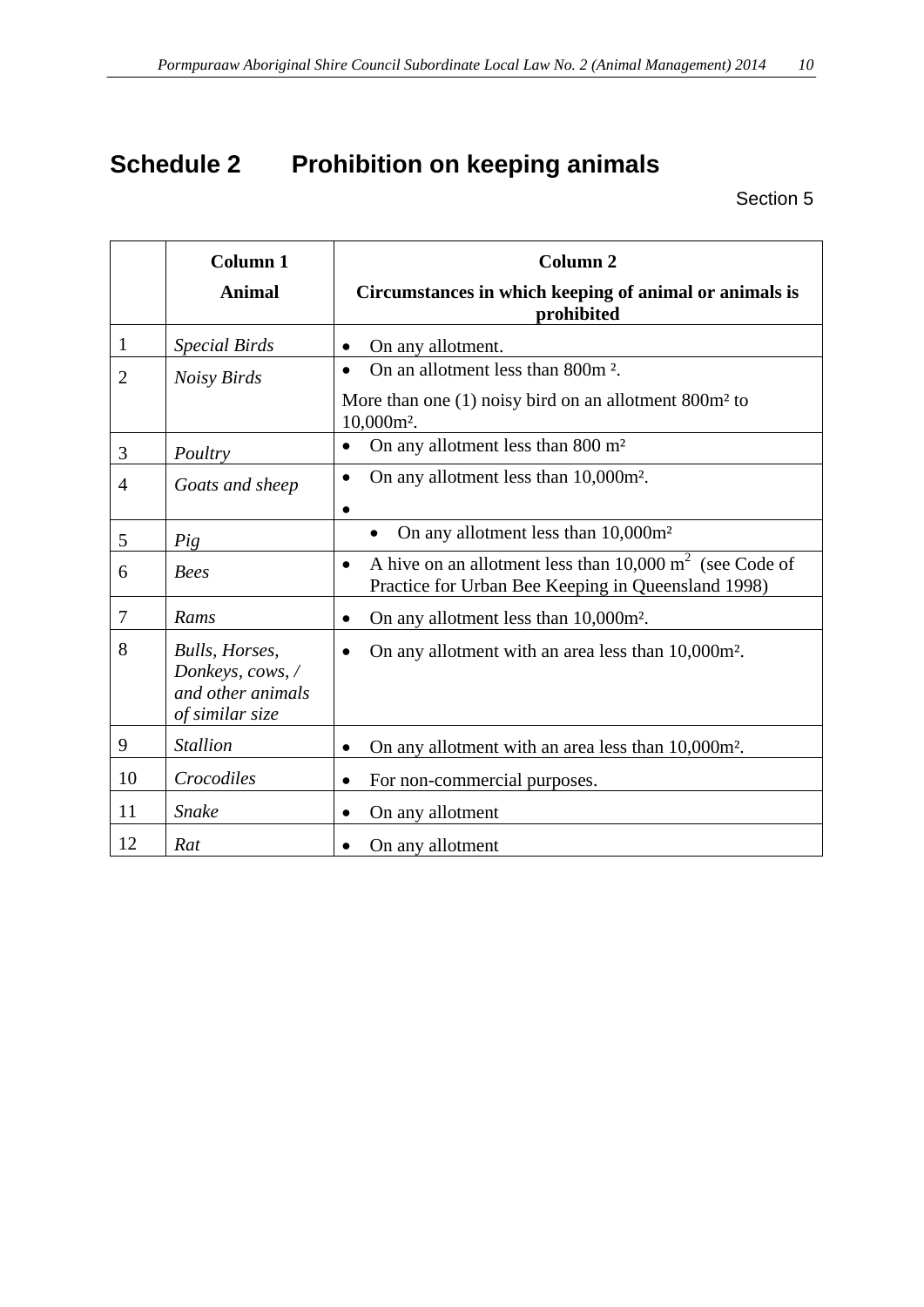# <span id="page-10-0"></span>**Schedule 3 Requirement for approval to keep animal**

**Schedule 3 is to be read in conjunction with Schedule 2 of this subordinate local law.**

Section 6

|                | <b>Column 1</b>                                                                          | <b>Column 2</b>                                                                                                                                                                             |
|----------------|------------------------------------------------------------------------------------------|---------------------------------------------------------------------------------------------------------------------------------------------------------------------------------------------|
|                | Species or breed of<br>animal                                                            | Circumstances in which keeping of animal or animals<br>requires approval <sup>1</sup>                                                                                                       |
| $\mathbf{1}$   | Dog                                                                                      | More than 3 dogs over the age of three months on any<br>$\bullet$<br>allotment.                                                                                                             |
| $\overline{2}$ | Cat                                                                                      | More than 2 cats over the age of three months on any<br>allotment.                                                                                                                          |
| 3              | Goats                                                                                    | More than two $(2)$ goats on allotments $10,000$ m <sup>2</sup> .<br>$\bullet$                                                                                                              |
| $\overline{4}$ | Noisy birds                                                                              | More than one $(1)$ noisy bird on an allotment 800 $m2$ to<br>$\bullet$<br>$10,000m^2$ .                                                                                                    |
| 5              | Poultry                                                                                  | More than six $(6)$ poultry on any allotment 800 m <sup>2</sup> to 1200<br>$\bullet$<br>$m2$ .<br>More than nine $(9)$ poultry on an allotment 1200 m <sup>2</sup> to<br>$2,000m^2$         |
| 6              | sheep                                                                                    | More than two $(2)$ sheep on allotments $10,000$ m <sup>2</sup> .                                                                                                                           |
| 7              | Pig                                                                                      | More than four $(4)$ pigs on an allotment more than<br>$10,000m^2$ .                                                                                                                        |
| 8              | <b>Bees</b>                                                                              | More than 2 hives on an allotment of more than $10,000 \text{ m}^2$<br>$\bullet$<br>and less than $15,000 \text{ m}^2$ . (see Code of Practice for Urban<br>Bee Keeping in Queensland 1998) |
| 9              | Rams                                                                                     | More than two $(2)$ rams on allotments $10,000$ m <sup>2</sup> .<br>$\bullet$                                                                                                               |
| 10             | <b>Bulls</b> , <i>Horses</i> ,<br>Donkeys, cows, and<br>other animals of<br>similar size | More than one $(1)$ on an allotment more than $10,000$ m <sup>2</sup> .<br>$\bullet$                                                                                                        |
| 11             | <b>Stallion</b>                                                                          | More than one on any allotment above 10,000 m <sup>2</sup> .<br>$\bullet$                                                                                                                   |
| 12             | <b>Breeding of Any</b><br>Animal                                                         | Cat - On any allotment.<br>$\bullet$<br>Dog - On any allotment.<br>$\bullet$<br>Horses - On any allotment.<br>$\bullet$                                                                     |

<sup>1</sup> See *Local Law No.1 (Administration) 2010* and *Subordinate Local Law No.1 (Administration) 2014* in relation to the requirements and processes for approvals (e.g. form of application for approval, documents and materials that must accompany applications, criteria for granting approval, conditions that must be imposed on approvals, conditions that will ordinarily be imposed on approvals, term of approval, third party certification of applications).

1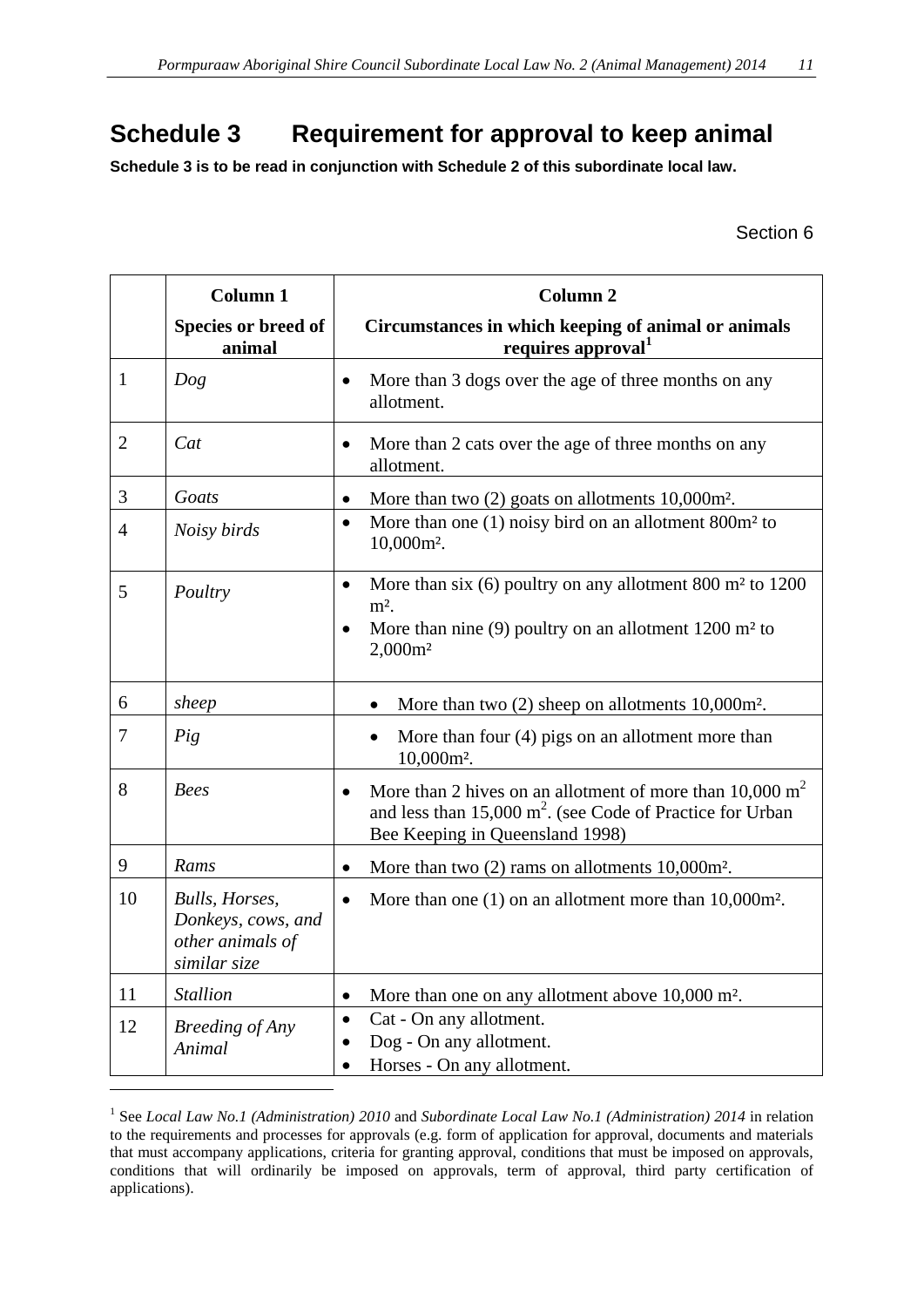|     |           |           | Birds - On any allotment.<br>Poultry - On any allotment. |
|-----|-----------|-----------|----------------------------------------------------------|
|     |           |           | Sheep - On any allotment.                                |
|     |           |           | Goats - On any allotment.                                |
| -13 | Crocodile | $\bullet$ | For commercial purposes.                                 |
| -14 | Roosters  |           | 1 or more on any allotment                               |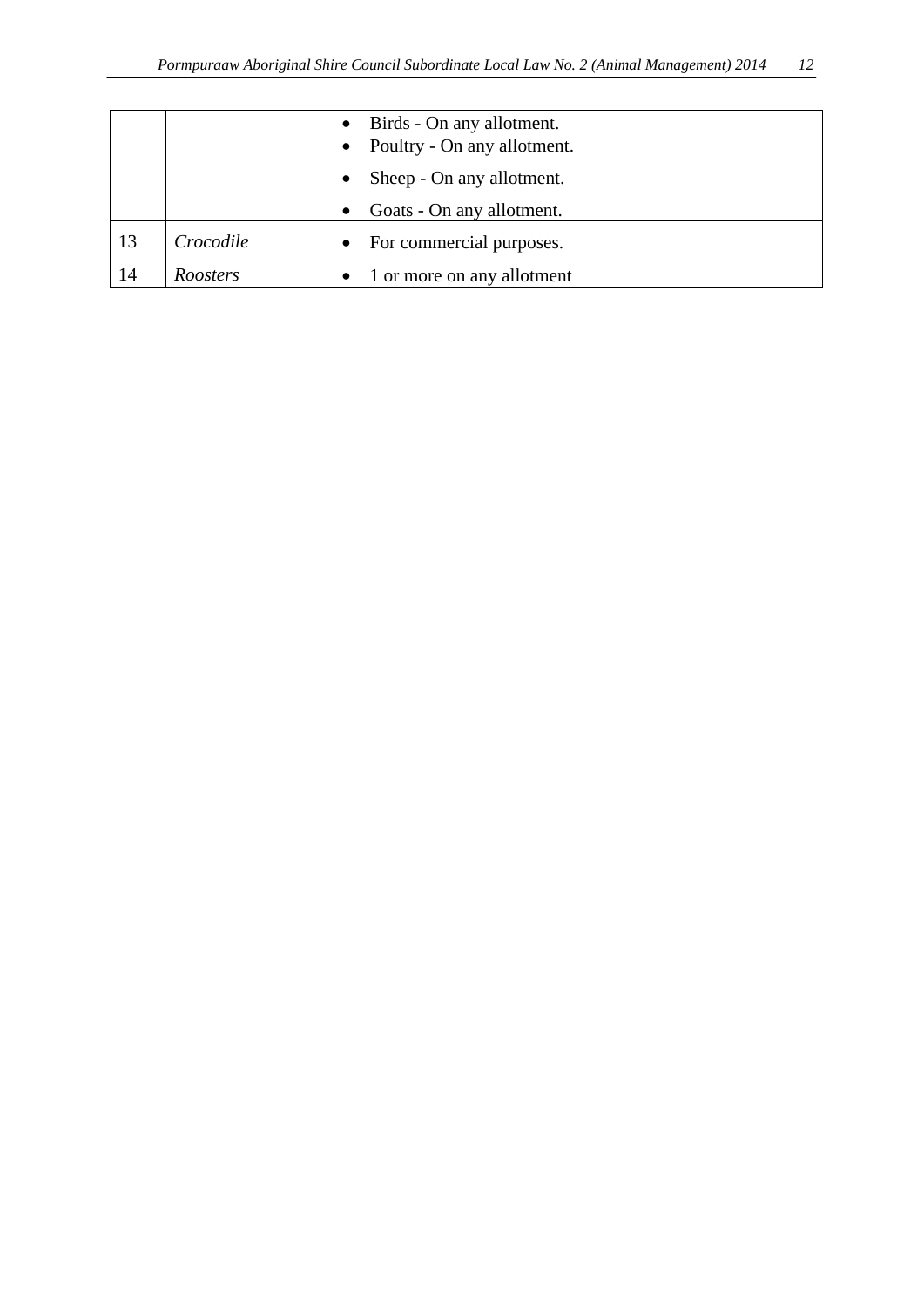# <span id="page-12-0"></span>**Schedule 4 Requirement to desex animal**

| Column 1                             | Column 2                               | Column 3                                                        |  |
|--------------------------------------|----------------------------------------|-----------------------------------------------------------------|--|
| <b>Species or breed</b><br>of animal | Age at which animal must be<br>desexed | <b>Exemptions to the</b><br>requirement for desexing            |  |
| All breeds of dog                    | As per RSPCA guidelines                | If you have an approved permit<br>for breeding under schedule 3 |  |
| All breeds of cat                    | As per RSPCA guidelines                | If you have an approved permit<br>for breeding under schedule 3 |  |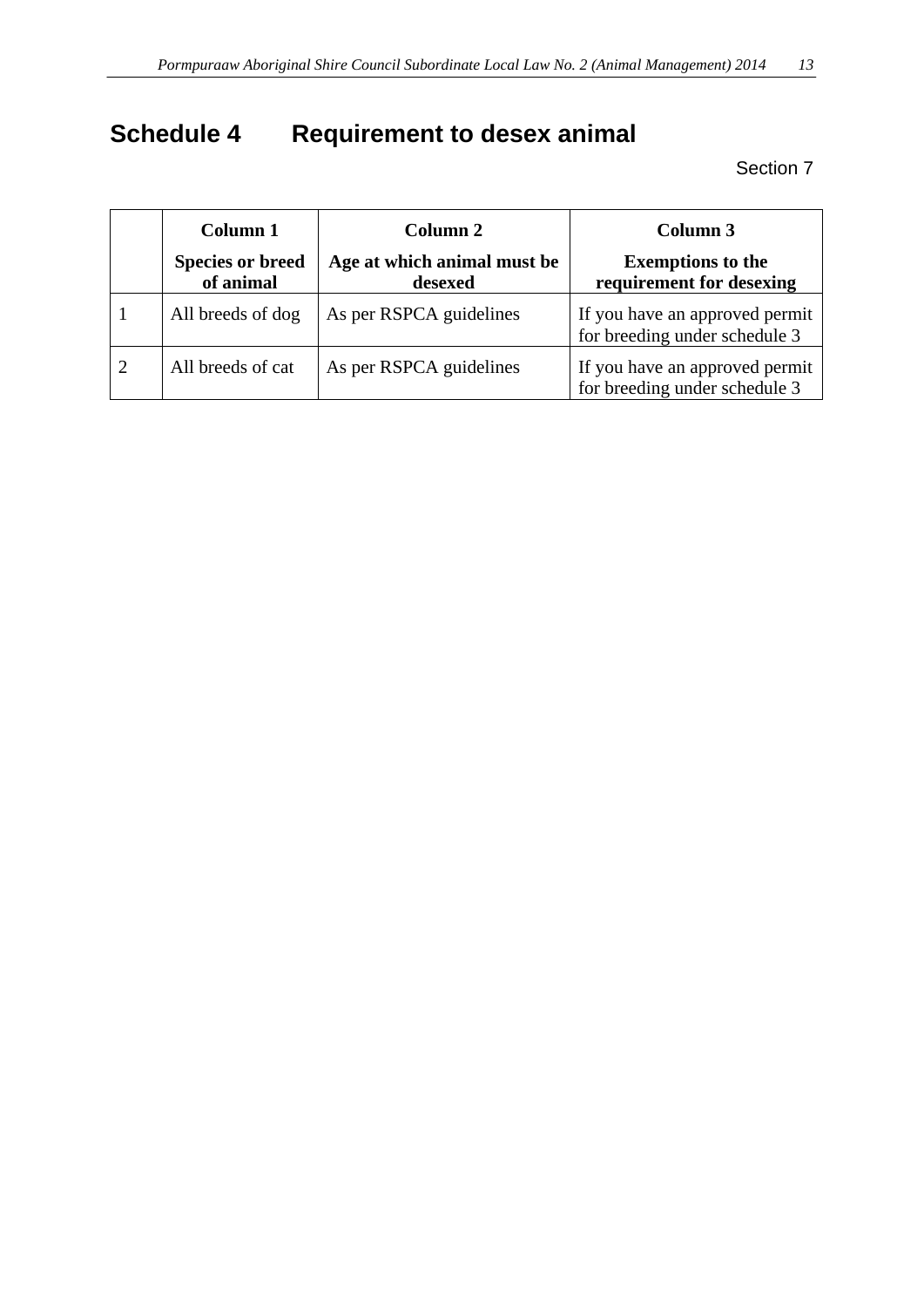# <span id="page-13-0"></span>**Schedule 5 Minimum standards for keeping animals generally**

Section 8(1)

### **1. All animals —**

(a) any land, enclosure or building in which an animal is kept must be maintained so as not to cause a public health risk as defined by the *Public Health Act 2005*; and

(b) any land adjoining a road and on which an animal is kept must be adequately fenced to the satisfaction of an authorised person so as to prevent animals escaping from the land onto the road; and

(c) an enclosure in which an animal is kept must be maintained to the satisfaction of an authorised person in a clean and sanitary condition, in good repair and appearance, and free from flies, rats, other vermin and nuisance odours; and

(d) an enclosure in which an animal is kept must be built and maintained to the satisfaction of an authorised person in such a way as to prevent the animal from escaping; and

(e) the keeper of the animal must thoroughly clean the enclosure regularly of faeces, uneaten food and any offensive matter produced by the animals kept on the premises. Such faeces, uneaten food and other offensive matter must be stored in a manner that prevents access to flies and vermin and does not allow the emission of nuisance odours; and

(f) all receptacles, used for the storage of faeces, uneaten food and any offensive matter produced by any animals, are to be covered at all times and their contents must be removed at least weekly or more often if directed by an authorised person and then disposed of in such a manner so as not to be a nuisance or injurious or prejudicial to health; and

(g) the keeper of an animal must provide the animal with and ensure the animal has access to adequate shelter from sun, wind and rain to the satisfaction of an authorised person; and

(h) the keeper of an animal must provide the animal with, in the opinion of an authorised person, an appropriate quantity and quality of food and an appropriate quantity of clean drinking water to maintain an animal in good health; and

### **2. Nuisance**

(a) An animal must be kept so that it does not in the opinion of an authorised person cause a nuisance or is injurious or prejudicial to health, including a nuisance from a dog or any animal that creates a noise which persistently occurs or continues to such a degree or extent that it unreasonably interferes with the peace, comfort or social wellbeing of a reasonable person.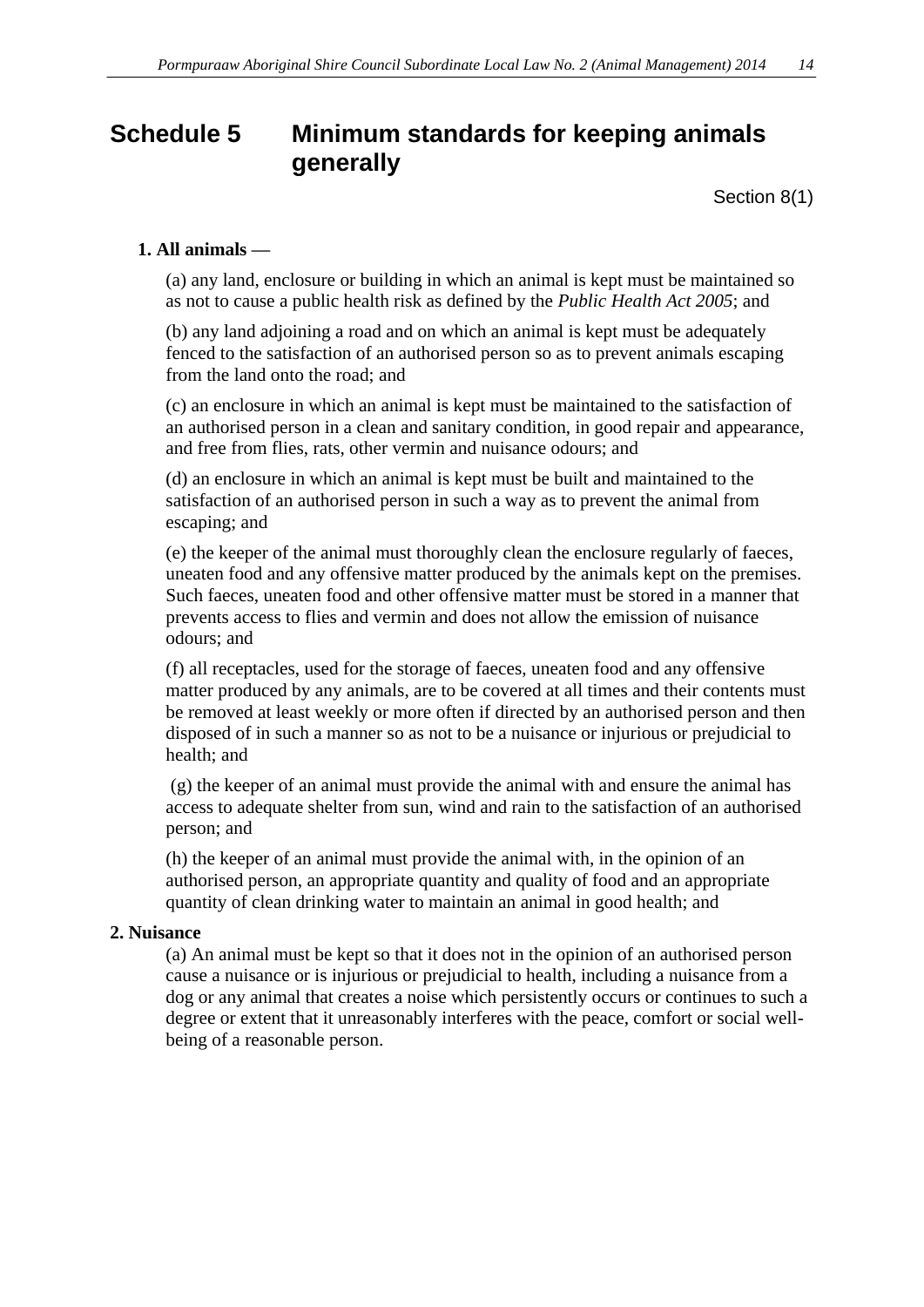# <span id="page-14-0"></span>**Schedule 6 Minimum standards for keeping particular animals**

Section 8(2)

|                | <b>Column 1</b>                             | Column <sub>2</sub>                                                                                                                                                                                      |  |
|----------------|---------------------------------------------|----------------------------------------------------------------------------------------------------------------------------------------------------------------------------------------------------------|--|
|                | Species or breed of<br>animal               | Minimum standards for keeping animals                                                                                                                                                                    |  |
| 1              | Horse, cattle,                              | (1) If a stable is constructed;                                                                                                                                                                          |  |
|                | donkey, sheep, goat<br>and other animals of | (a) a covered receptacle for manure or other offensive matter<br>must be kept in the stable; and                                                                                                         |  |
|                | a similar size                              | (b) the inside face of all external walls and all faces of interior<br>walls of a stable must be lime washed or painted at least once<br>in every year; and                                              |  |
|                |                                             | (c) the interior of a stable must be sprayed at least once in<br>every 3 months with a germicidal spray; and                                                                                             |  |
|                |                                             | (d) any part of a stable (except a stable used exclusively for<br>milk cows) must not be within a distance of 130 metres of a<br>dairy produce premises or milking shed; and                             |  |
|                |                                             | (e) the stable must be constructed in accordance with<br>provisions of the <i>Building Act 1975</i> and any applicable codes<br>as defined by that Act; and.                                             |  |
|                |                                             | (f) any part of a stable must not be situated;                                                                                                                                                           |  |
|                |                                             | (i) 10m from an adjoining boundary; and                                                                                                                                                                  |  |
|                |                                             | (ii) 15m from any dwelling; and                                                                                                                                                                          |  |
|                |                                             | (iii) 15m from any structure which food for human<br>consumption is processed or stored; and                                                                                                             |  |
|                |                                             | (iv) 6m from a roadway.                                                                                                                                                                                  |  |
|                |                                             | (2) The keeper must not deposit manure in any way that may<br>pollute or be likely to pollute water which is used or is likely<br>to be used for human consumption or for dairy purposes.                |  |
| $\overline{2}$ | Poultry                                     | (1) Fowl houses, fowl pens and runs are not to be situated;<br>(a) within 10m or a dwelling or place where food is kept<br>processed or stored; and<br>(b) within 5m on any property boundary or a road. |  |
|                |                                             |                                                                                                                                                                                                          |  |
|                |                                             | (2) poultry food must be stored in a vermin proof receptacle.<br>(1) The interior of the enclosure where pigs are kept must be                                                                           |  |
| 3              | Pig                                         | sprayed at least once every 3 months with a germicidal spray.                                                                                                                                            |  |
|                |                                             | (2) any part of a sty or other enclosure in which a pig is kept<br>must not be situated;                                                                                                                 |  |
|                |                                             | (i) 10m from an adjoining boundary; and                                                                                                                                                                  |  |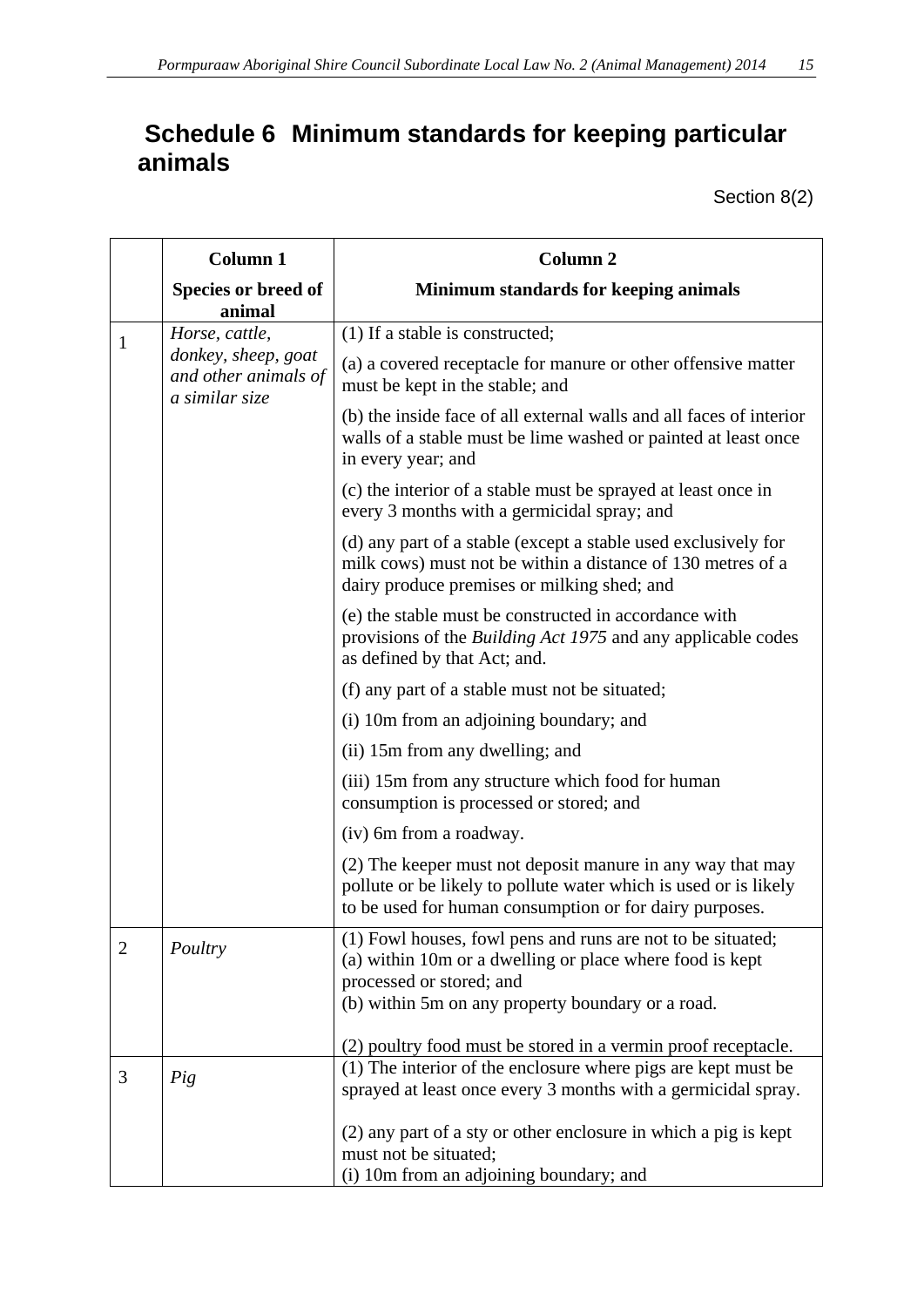|               | (ii) 15m from any dwelling; and<br>(iii) 15m from any structure which food for human<br>consumption is stored; and<br>(iv) 6m from a roadway; and<br>(v) 20m from any watercourse, well or bore |
|---------------|-------------------------------------------------------------------------------------------------------------------------------------------------------------------------------------------------|
| Cats and Dogs | Must be micro chipped at the age of being desexed.                                                                                                                                              |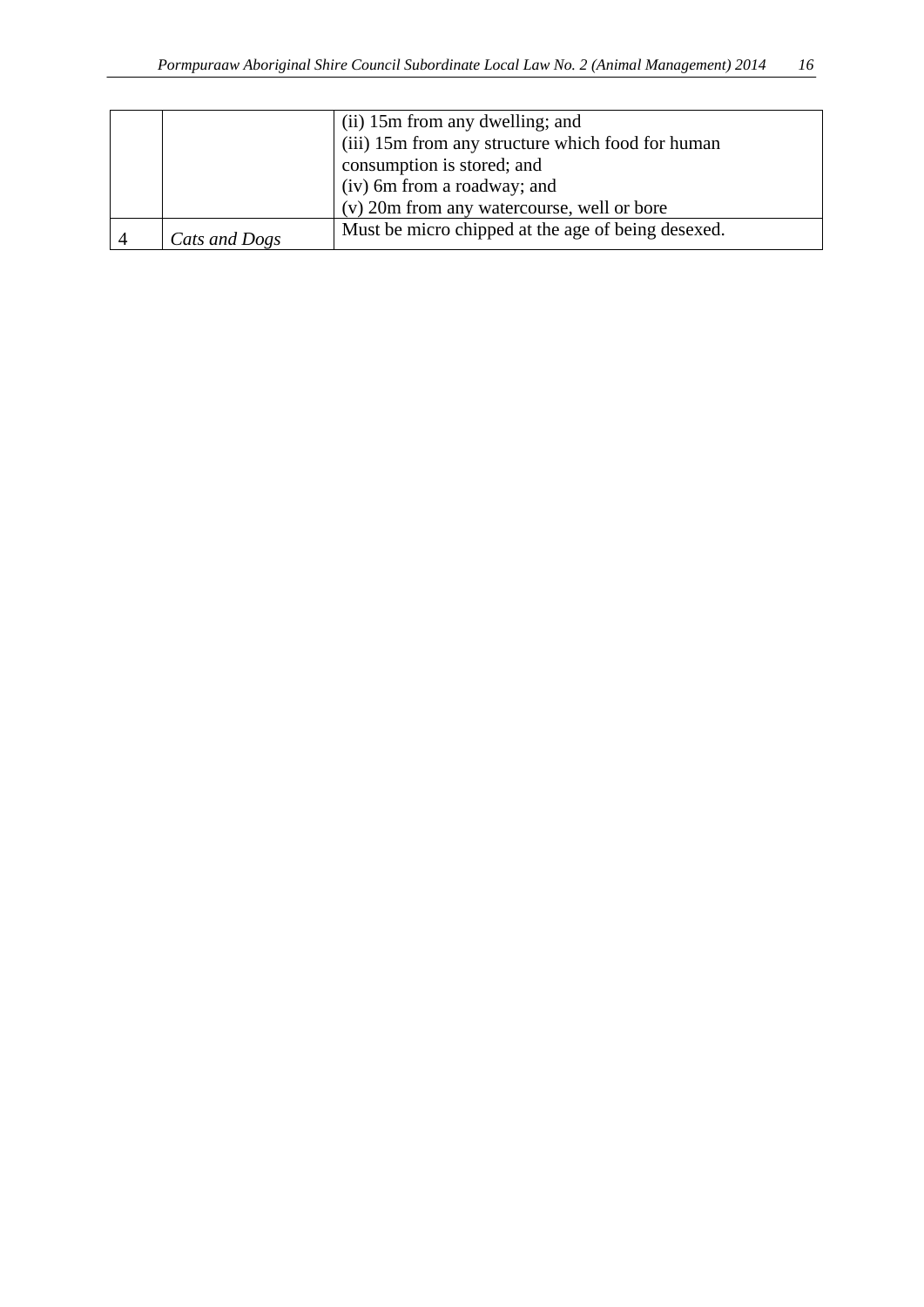# <span id="page-16-0"></span>**Schedule 7 Prohibition of animals in public places**

Section 10

*Not Applicable*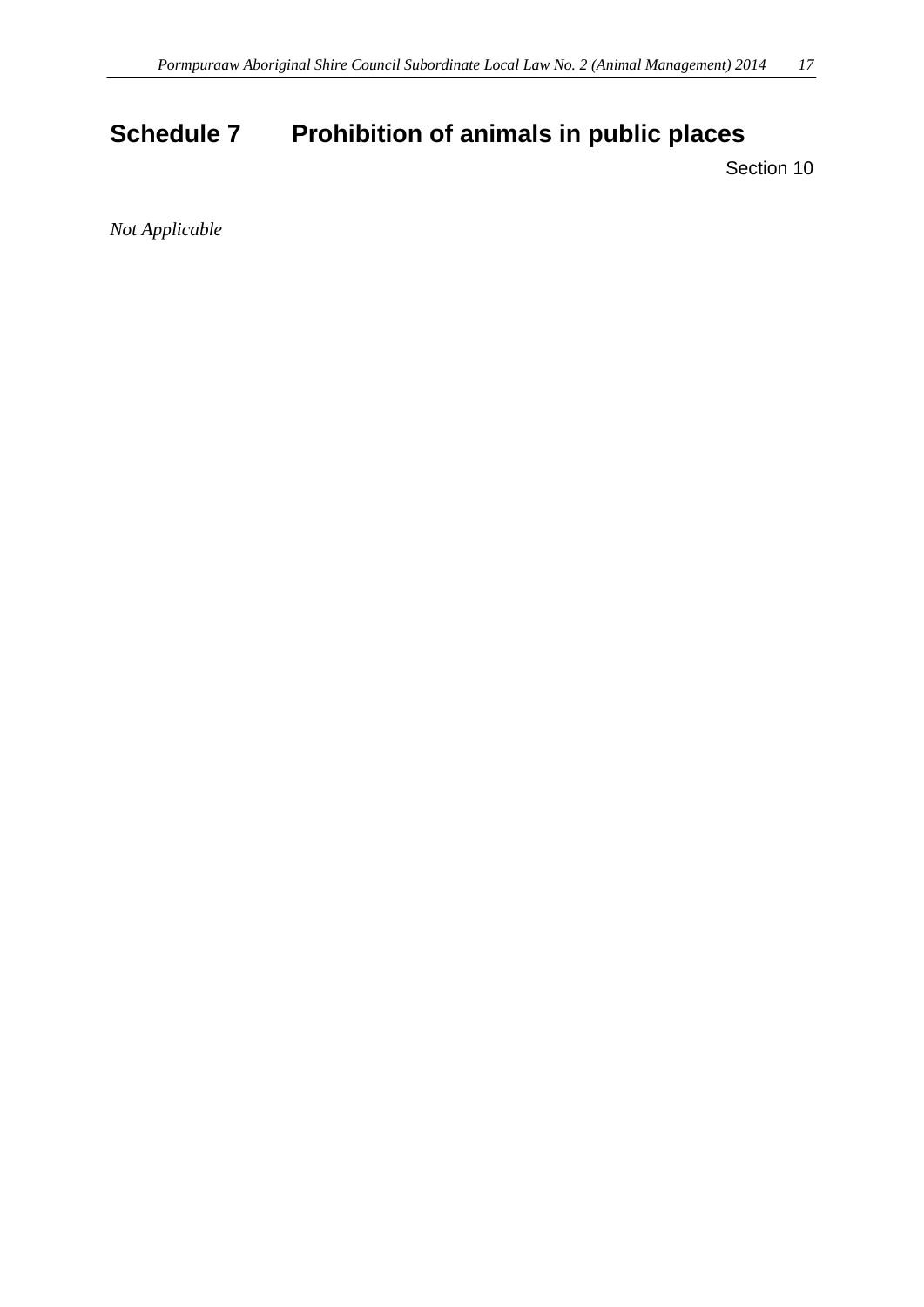# **Schedule 8 Requirements for proper enclosures for animals**

| Column 1            | Column 2                                                                                                                                                                                                                                    |
|---------------------|---------------------------------------------------------------------------------------------------------------------------------------------------------------------------------------------------------------------------------------------|
| Species or breed of | <b>Requirements for proper enclosures</b>                                                                                                                                                                                                   |
| animal              |                                                                                                                                                                                                                                             |
| All Animals         | (a) the keeper of an animal must maintain in the opinion of an<br>authorised person at all times a proper enclosure to keep the<br>animal on the subject land and prevent the animal from<br>wandering or escaping from the land; and       |
|                     | (b) the keeper of an animal construct and maintain in the<br>opinion of an authorised person, a fence of a suitable height<br>and construction method and materials to prevent an animal<br>from escaping over, through or under the fence. |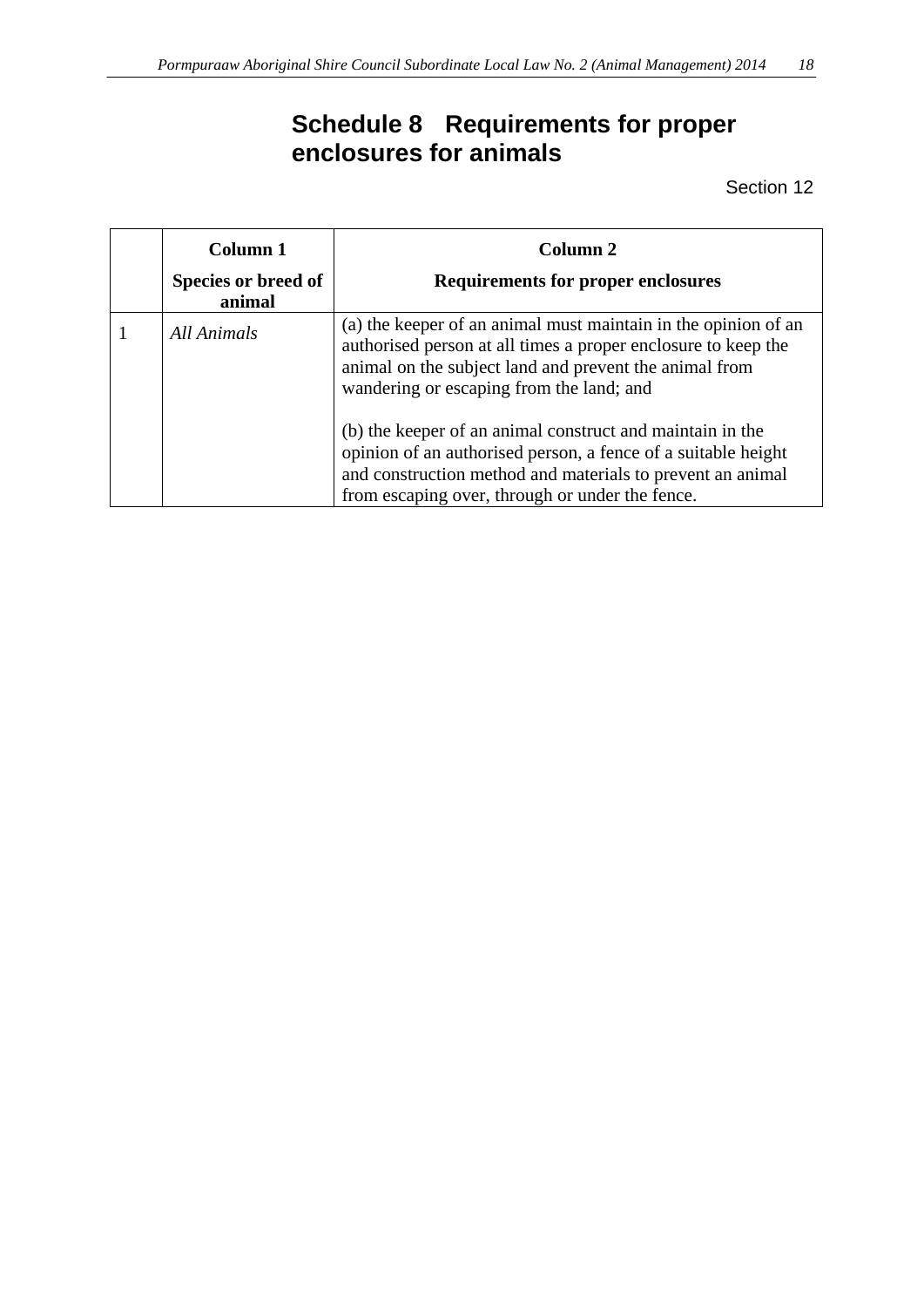## <span id="page-18-0"></span>**Schedule 9 Criteria for declared dangerous animals**

Section 18

The following criteria are the criteria an authorised person must consider in declaring an animal other than a dog as a declared dangerous animal—

(a) Whether the animal has attacked a person or an animal;

(b) Whether in the opinion of an authorised person the animal is likely to attack or worry a person or an animal;

(c) Whether the animal has been trained or is used to attack for the purpose of guarding either persons or property; and

(d) Whether the animal has been declared as a declared dangerous animal by another local government.

(e) With reference to the community consultation and agreed animal control protocol council resolution **(date) as in force.**